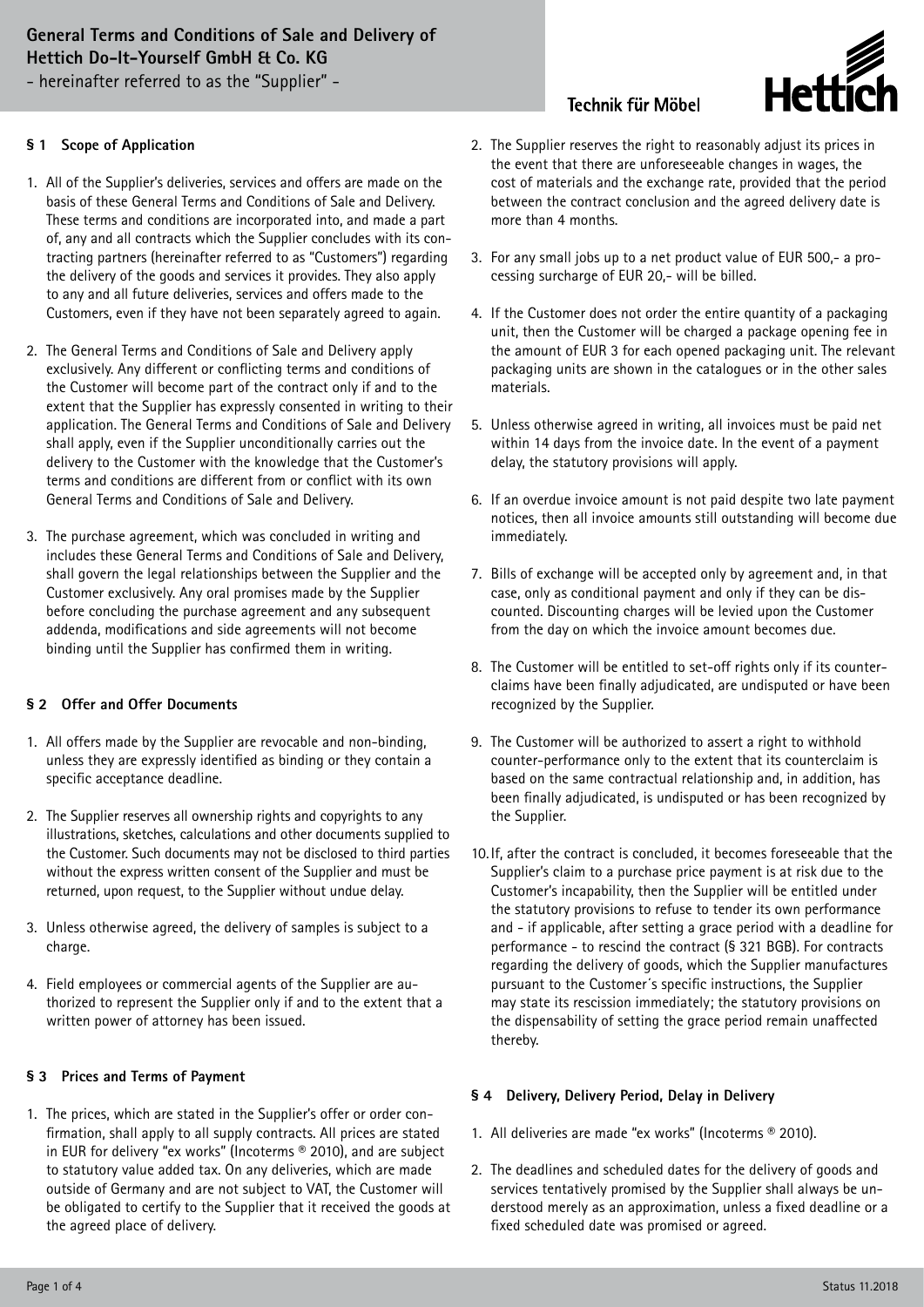# **General Terms and Conditions of Sale and Delivery of Hettich Do-It-Yourself GmbH & Co. KG**

- hereinafter referred to as the "Supplier" -

## **Technik für Möbel**



- 3. On sales made ex works, the delivery deadlines will be deemed to have been satisfied, if the goods are made available to the Customer on the Supplier's grounds or at another named location within the delivery deadline period or by the scheduled delivery date. If a shipment is agreed, then the delivery deadlines and scheduled dates will refer to the point in time when the goods are physically handed over to the carrier, freight forwarder or other third party authorized to conduct the transport.
- 4. If the Supplier is in delay in delivering a good or service and the Customer incurs damages as a result of the delay, then the Customer will be entitled to demand an indemnity, which will be limited for each completed calendar week of the delay to no more than 0.5% of the value of the good or service that is in delay, but which indemnity shall not exceed in aggregate 5% of the value of the good or service in delay. The Customer will reserve the right to pursue other remedies available under the statutory provisions (rescission, compensatory damages in lieu of specific performance), unless § 9 provides otherwise.
- 5. The Supplier will not be liable for any delays in delivery, if such delays were caused by a force majeure or by other events, which were unforeseeable at the time that the contract was concluded (e.g., difficulties in obtaining materials and energy, strikes, lawful lockouts, difficulty in procuring the necessary regulatory permits, regulatory actions and the failure of sub-suppliers to deliver the goods and services either correctly or in a timely manner), and which were not attributable to the Supplier's sphere of responsibility. In the event there is a temporary hindrance, the deadlines for the delivery of goods and services will be postponed, or the scheduled delivery dates for the goods and services reset, to the extent that encompasses the period of the hindrance plus a reasonable start-up phase.
- 6. The Supplier will be entitled to deliver some of the goods or services (as partial deliveries) only if
	- the Customer is able to use the partial delivery in accordance with the purpose of the contractual provisions,
	- the delivery of the remaining ordered goods is ensured, and - the Customer does not incur any significant additional expenses
	- as a result thereof.

## **§ 5 Packaging**

- 1. All deliveries must be made exclusively in the Supplier's standard packaging units. The Supplier reserves the right to the extent considered customary in trade to modify the ordered quantities in accordance with its packaging sizes, provided that such rearrangement would not be unreasonable for the Customer.
- 2. In the event a disposal discount, which is granted by the Supplier, is claimed, the Customer will be obligated to duly dispose of the packaging in accordance with the applicable rules and provisions.

#### **§ 6 Transport, Delay in Acceptance**

1. The Supplier is entitled, but not obligated, to insure the deliveries in the name and for the account of the Customer.

- 2. In the event that damage occurs during transport, the Customer must without undue delay cause a fact-finding investigation to be done with the competent office and to inform the Supplier thereof.
- 3. If the Customer is in default in accepting the goods or services or if it culpably breaches other duties of cooperation, then the Supplier will be entitled to demand compensation for any damages caused to it as a result thereof (including any additional expenses). The right to enforce additional claims and rights is reserved.

### **§ 7 Liability for Defects in Quality**

- 1. The Customer's claims based on defects in quality require that the Customer duly discharge its duties of inspection and complaint submission as owed under § 377 of the German Commercial Code (HGB). Objections to any immediately identifiable defects (including an incomplete delivery) must be raised within three business days after the goods are received.
- 2. For purposes of determining whether the delivered goods are free and clear of any defects, the contractually defined specifications will be ascribed preference. The Customer will be held liable if the documents which it made available (including any sketches, studies and samples) are incorrect.
- 3. If the delivered goods exhibit defects in quality, then the Supplier will be entitled to initially cure the defect. As cure the Supplier may, at its choice, remedy the defect or deliver substitute goods free from defects. The Supplier will be obligated to bear any and all expenses required for the purpose of implementing the cure, including any costs related to transport, travel, labor and materials, to the extent that such costs are not increased by virtue of the fact that the purchased item was moved to a location other than the Customer's principal place of business.
- 4. The Customer will be entitled to declare the contract null and void or to demand a reduction of the purchase price if the statutory requirements for enforcing such remedies have been met.
- 5. If the defect is based on the Supplier's fault, then the Customer may demand compensatory damages under the conditions defined in § 9.

#### **§ 8 Liability for Defects in Title**

- 1. The Supplier shall deliver goods that are free and clear of any third party rights, which exist under German law or the law of the country in which the Customer has its principal place of business, and of which at the time of the conclusion of the contract the Supplier knew or could not have been unaware.
- 2. If the Supplier breaches this duty, then the Supplier, at its option and at its own expense, shall modify or exchange the item of delivery such that third party rights are no longer infringed and the item of delivery continues to fulfill the contractually agreed functions or shall procure for the Customer the right of use by concluding a license agreement. If it fails to satisfy the foregoing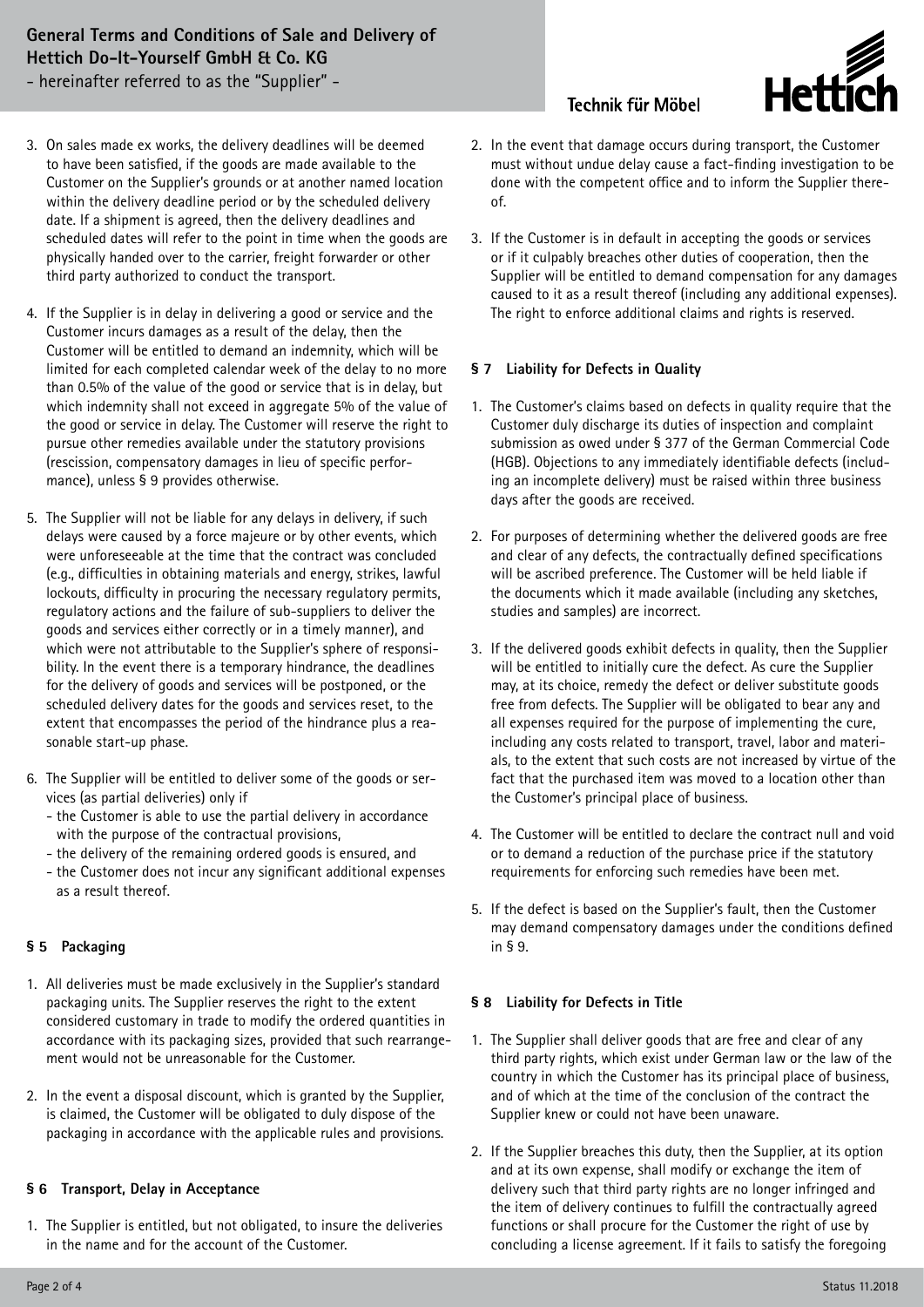- hereinafter referred to as the "Supplier" -

**Technik für Möbel** 



within a reasonable deadline period set by the Customer, then the Customer will be entitled to declare the contract null and void or demand a reduction of the purchase price.

- 3. Any claim for compensatory damages is subject to the limitations of § 9 of these General Terms and Conditions of Sale and Delivery.
- 4. In the event that third party rights are infringed, then the Supplier's duties as set forth in § 8 will apply conclusively, subject to the rules under § 9. They will arise only if
	- the Customer has informed the Supplier without undue delay about the third party rights being enforced;
	- the Supplier retains the right to manage all defense measures, including any out-of-court settlements;
	- the defects in title are not attributable to instructions given by the Customer, and
	- the rights infringement was not caused by the fact that the Customer had independently altered the item of delivery or had used it in a manner that contravened the contract.
- 5. If third party rights are infringed and the infringement is based on the fact that the Supplier manufactures goods pursuant to the Customer's instructions or on the fact that the Customer independently alters the delivered goods or uses them in a manner that contravenes the contract, then the Customer shall, upon first demand made, indemnify the Supplier with respect to any third party claims.

#### **§ 9 Other Liability**

- 1. The Supplier's liability for compensatory damages, irrespective of the legal grounds upon which such liability is based (including objective impossibility, performance default, defective delivery, other contractual breach or tortious conduct), will be governed by the following terms and conditions.
- 2. The Supplier shall be liable according to the statutory provisions
	- for losses caused by intentional acts or omissions and by gross negligence;
	- for death, physical injury and impairment of health;
	- based on the provisions of the Products Liability Act, and
	- for defects, which have been fraudulently concealed or the absence of which it had guaranteed.
- 3. In event of breach of essential contract obligations, Customer´s claim for damages against the Supplier shall be limited to foreseeable damages typical for the contract unless the Supplier breached such obligations intentionally or in a grossly negligent manner.
- 4. The Supplier shall not be subject to more extensive liability.

#### **§ 10 Limitation of Claims for Defects**

 The limitation period for any claims based on defects in quality or defects of title will be one year from the date that risk has passed. The statute of limitations periods will apply to compensatory damage claims under § 9 (2). They also apply in the event recourse is taken against the Supplier pursuant to § 478, 479 of the BGB

and will apply to defects in the delivered goods, which have been used for a building in accordance with the normal manner they are used and have resulted in the defectiveness of the building (§ 438 (1) no. 2 BGB).

### **§ 11 Retention of Title**

- 1. The Supplier retains title to the delivered goods until all payments arising from the business relationship with the Customer have been received. In the event of conduct that breaches the contract (including a delay in payment), the Supplier will be entitled to demand the return of the reserved goods. Once the Supplier takes back the reserved goods, the contract will be deemed rescinded.
- 2. The Customer is entitled, however, to sell the delivered goods in the ordinary course of business, as long as it has seasonably performed its obligations under the business relationship with the Supplier. The Customer is not entitled, however, to pledge the reserved goods or assign them as security. The Customer here and now assigns to the Supplier any and all receivables, which it acquires against its own immediate purchasers or third parties from having resold the reserved goods. The Supplier hereby accepts the assignment. The Customer is authorized to collect these receivables even after the assignment. The Supplier's authority to collect the receivable itself remains unaffected thereby. The Supplier is obligated, however, not to collect the receivable as long as the Customer has discharged its payment duties from the incoming revenues, it has not defaulted in its payment, no petition to commence insolvency proceedings has been filed or the Customer has not discontinued making payments. If this is in fact the case, however, then the Supplier may demand that the Customer disclose to it the assigned receivables and the corresponding debtors, provide all required information for collection purposes, physically deliver all related documentation and inform the debtors about the assignment.
- 3. The processing or alteration of the reserved goods by the Customer will always be carried out for the Supplier. If the reserved goods are processed together with items of property which do not belong to the Supplier, then the Supplier shall acquire co-ownership in the new property based on the proportion of the reserved goods' value (invoiced final amount including VAT) to the other processed items as of the date of the processing.
- 4. If the reserved goods are inextricably combined or comingled with other items of property, which do not belong to the Supplier, then the Supplier shall acquire co-ownership in the new property based on the proportion of the reserved goods' value (invoiced final amount including VAT) to the other combined or co-mingled items as of the date of the combination or co-mingling. If the combination or co-mingling is carried out in such a manner that the Customer's property is viewed as the principal thing, then the parties will be deemed to have agreed that the Customer will transfer co-ownership on a pro rata basis to the Supplier. The Customer agrees to hold and keep in custody the solely owned or co-owned property, which is created thereby, on behalf of the Supplier.
- 5. For the property created during the course of the processing, combination or comingling, the same rule will otherwise apply to the property which is delivered under a retention of title provision.